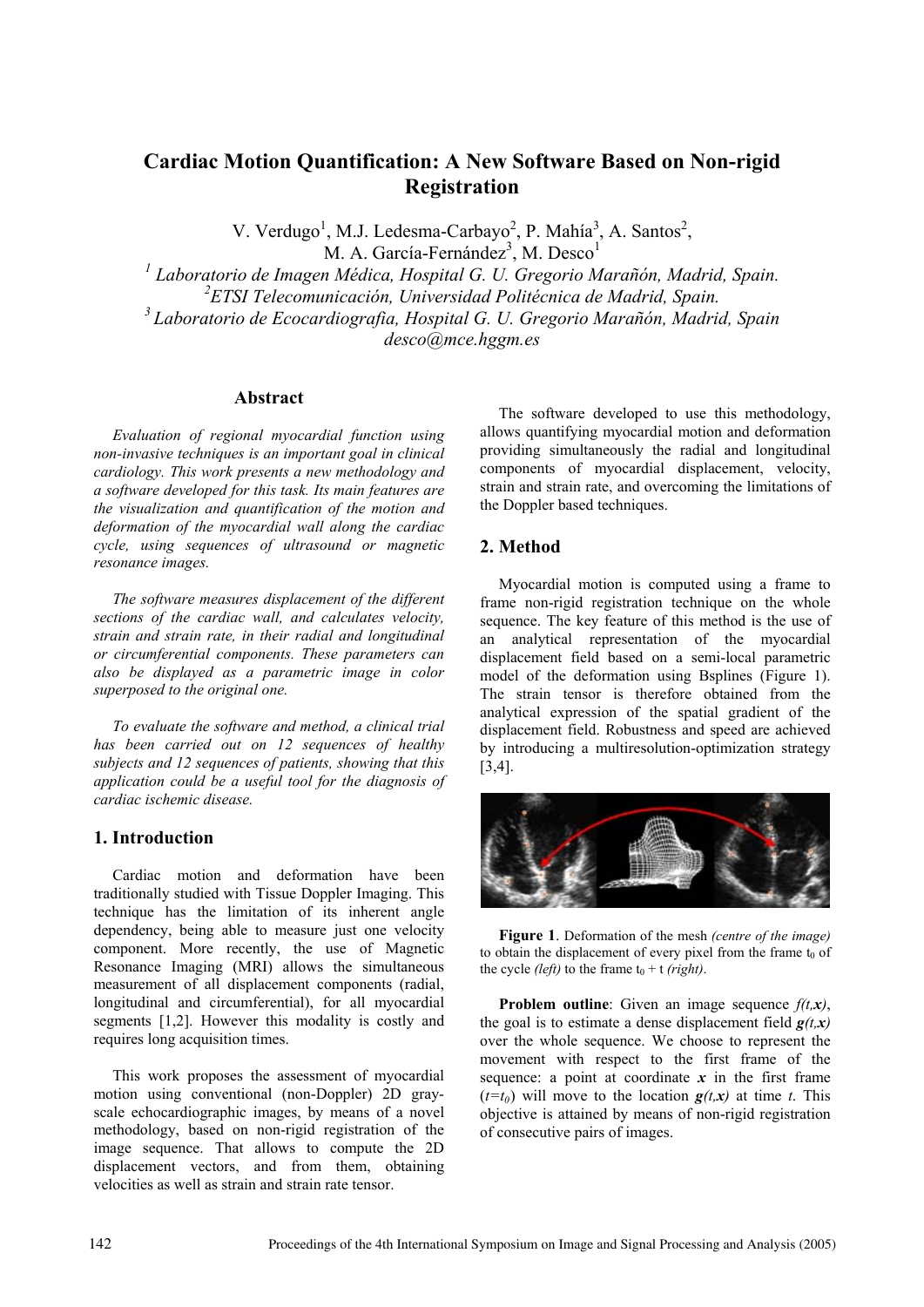**Consecutive Registration**: This method computes  $g(t,x)$  as a series of transformations between consecutive pairs of images  $g'_{t}(x)$ . Formulation is therefore defined as:

$$
\mathbf{g}(t,\mathbf{x}) = \mathbf{g}_t(\mathbf{x}) \text{ where } t \in \{0,1,\ldots,T-1\} \text{ and } \mathbf{x} = (x_1,x_2) \quad (1)
$$
\n
$$
\mathbf{g}_t(\mathbf{x}) = \mathbf{g}'(x_{t-1}) \text{ where } x_{t-1} = \mathbf{g}_{t-1}(\mathbf{x}) \text{ and } \mathbf{g}_0(\mathbf{x}) = \mathbf{x}
$$

The transformation between consecutive frames *g't* is defined as a linear combination of Bspline basis functions as previously introduced in [5].

$$
\mathbf{g'}_i(\mathbf{x}) = \sum c_j \beta_r(\mathbf{x}/h - \mathbf{j})
$$
 (2)

The solution to this problem is then formulated as an optimization procedure that minimizes a criterion *E* to find the coefficients  $c_i$ . *E* is defined as the squared differences between consecutive frames. This optimization is solved using a standard multidimensional optimisation algorithm with a multiresolution approach.

Strain (**S**) is calculated from the dense displacement field using a Green-Lagrange Strain Tensor:

$$
\mathbf{S} = \frac{1}{2} \left( \mathbf{F}^{\mathrm{T}} \mathbf{F} - \mathbf{I} \right) \tag{3}
$$

Being **F** the deformation gradient tensor:

$$
\mathbf{F} = \nabla_{\mathbf{x}} \mathbf{g} + \mathbf{I} = \begin{bmatrix} \frac{\partial \mathbf{g}_1}{\partial \mathbf{x}_1} & \frac{\partial \mathbf{g}_1}{\partial \mathbf{x}_2} \\ \frac{\partial \mathbf{g}_2}{\partial \mathbf{x}_1} & \frac{\partial \mathbf{g}_2}{\partial \mathbf{x}_2} \end{bmatrix} + \mathbf{I}
$$
(4)

As **g** is defined using Bspline functions its derivatives  $(\partial \mathbf{g}_1 / \partial \mathbf{x}_1)$  can be analytically computed [6].

**Constraints**. This method is constrained using prior knowledge about the cardiac motion field: 1) the motion at the reference frame *f(0,t)* must be zero, 2) motion must be cyclic:  $g(0, x) = g(T-1, x)$ .

## **3. Program Features**

The program has been developed in the programming environment IDL 6.0 (Interactive Data Language, Research System Inc.), which offers advanced tools for the representation and treatment of images, and easy development of user interfaces.

Following sections describe the principal operations that the user performs with the program: sequence selection, axis definition, parametric analysis, ROI definition and measure and quantification.

#### **3.1. Sequence** s**election**

The program can visualize and process sequences of three different modalities: echocardiography, magnetic resonance and tagged magnetic resonance (Figure 2). It includes standard visualization tools, such as zoom/pan, cine loop, window level, etc.

#### **3.2. Axis definition**

As the orientation of myocardial walls changes depending on the cardiac view, myocardial and transducer axis are rarely aligned. The user has to manually define the myocardial axis (two-chamber view) (Figure 3) [7], or the center of the left ventricle (short axis view), references used to obtain radial, longitudinal or circumferential components.





**Figure 2.** Axis definition. (a) Long axis (fourchamber view) and (b) short axis echocardiographic images.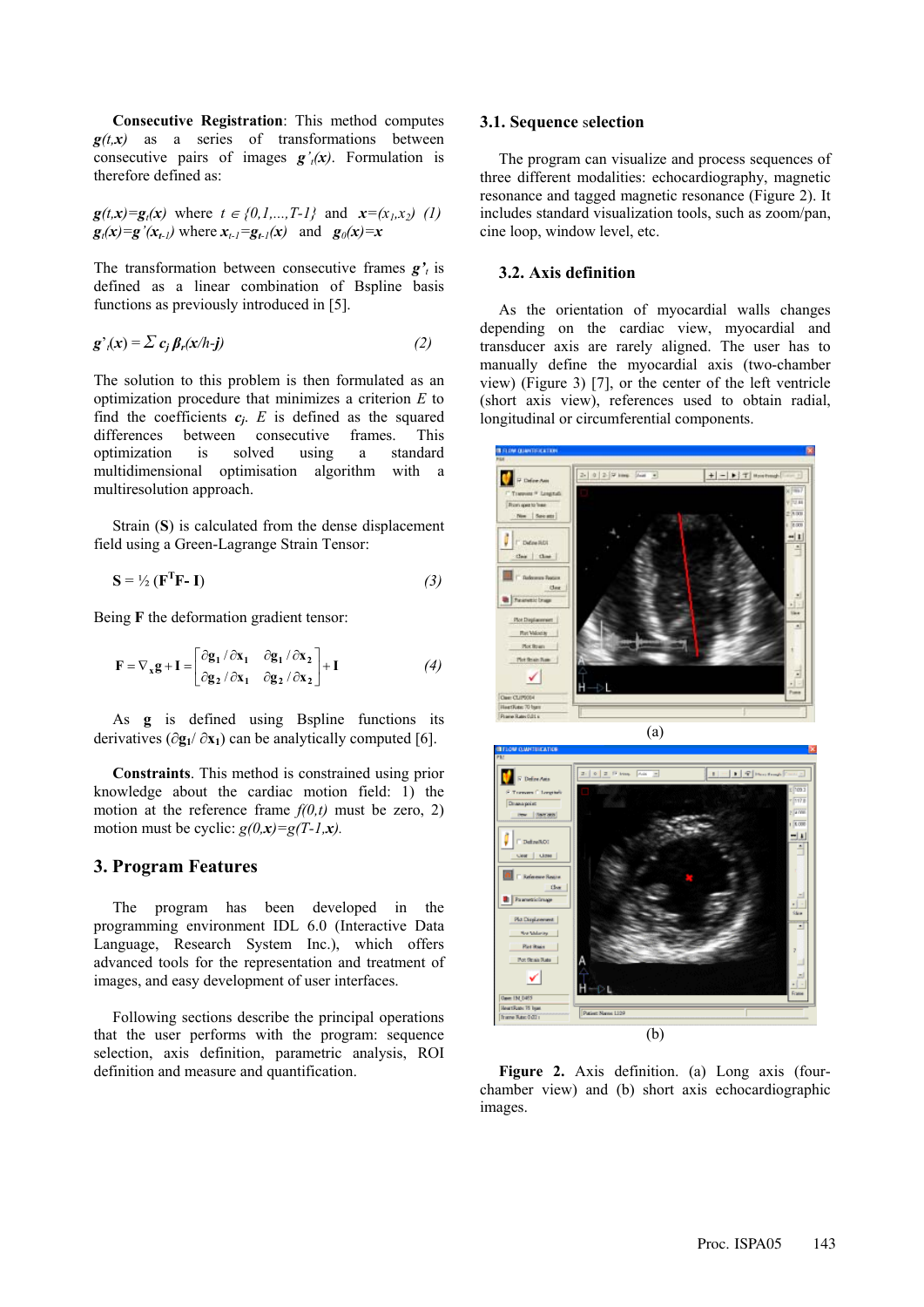

**Figure 3**. Velocity projection, V is the calculated velocity (derivate of the displacement),  $V_{\text{long}}$  and  $V_{r}$ , represent longitudinal and radial components respectively, according to the defined axis.

### **3.3. Parametric images**

The different parameters (displacement, velocity, strain and strain rate) can be represented overlaid on the original image, enabling the user to check the registration and validate the parameter estimation. Two different kinds of overlays have been developed: parametric color images and arrow plots.

Parametric color images are displayed via translucent overlays, allowing the simultaneous visualization of the selected parameter and the original image (Figure 4).

Arrow plots display the displacement or velocity fields on a previously defined region of the myocardium. The arrows change along the cardiac cycle, indicating the direction and quantity of the displacements or velocities (Figure 5).



**Figure 4**. Parametric color image showing systolic displacement overlaying on the original image.



**Figure 5**. Arrow plot of the velocity field over the original image.

#### **3.4. ROI definition**

Regional function evaluation of the left ventricle (LV) is performed analyzing the motion of a predefined set of ventricle segments. LV is divided into 16 segments following the recommendations of the American Society of Echocardiography [8], based on the coronary arteries that irrigate each segment (Figure 6) [9].



**Figure 6**. Segments division of the left ventricle and its correspondence with the tributary territories of the principal coronary arteries.

 The program allows the user to draw ROIs along the myocardial wall in the first frame of the sequence. The ROIs are automatically re-positioned and deformed in each frame of the cycle according to the computed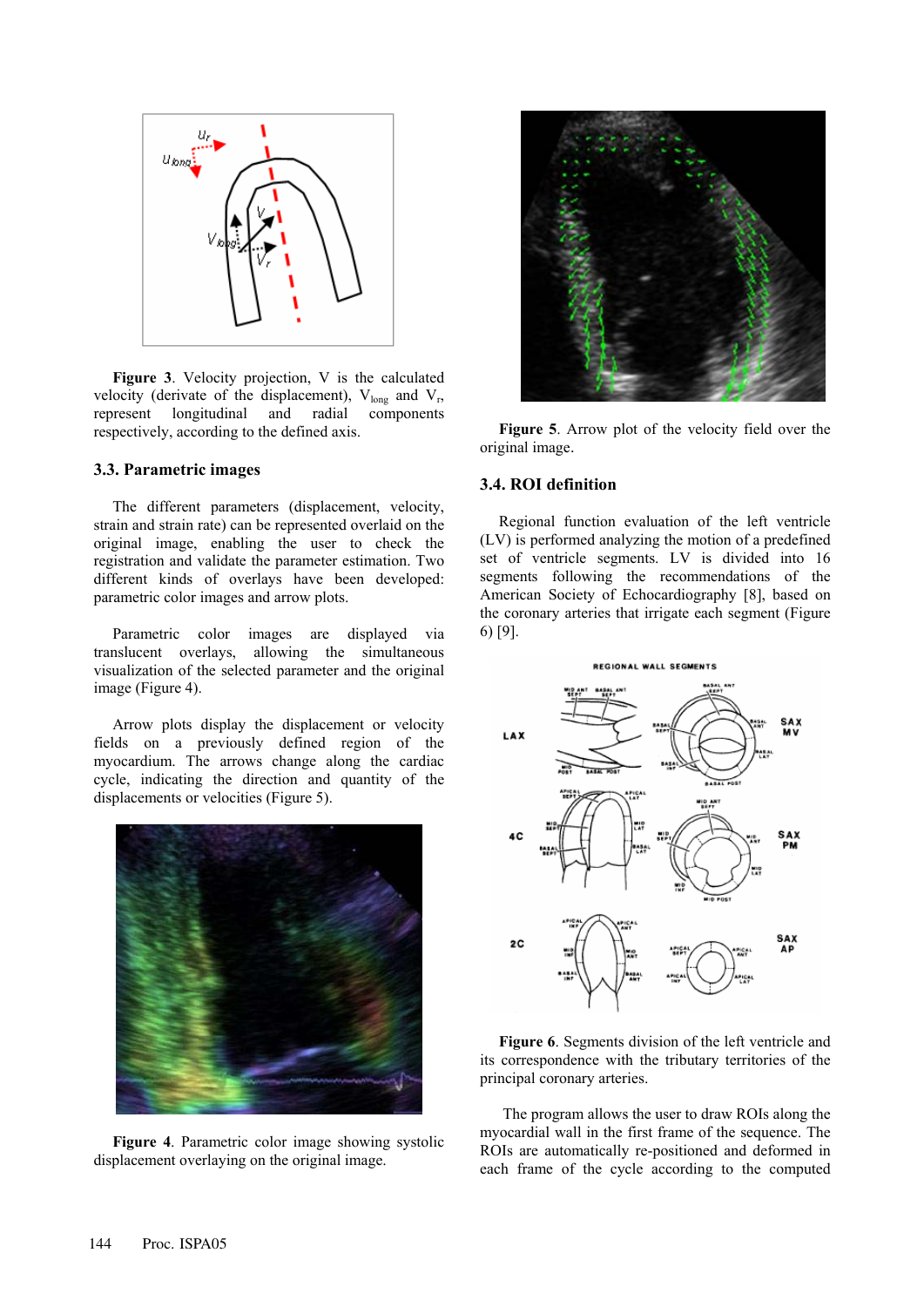movement and deformation of the myocardium (Figure 7).





**Figure 7**. Definition of two ROIs in the septum at end-diastole (a). Same ROIs at end-systole (b). In normal myocardium, the regions should move towards the apex, and deformations changes are characterized by longitudinal shortening and radial thickening.

### **3.5. Measurements and quantification**

After ROI definition the system plots time curves of the different parameters, for the longitudinal (circumferential in short axis views), radial and absolute components (Figure 8). Curve values can be displayed and saved for later processing (Figure 9).



**Figure 8**. Curves corresponding to two ROIs placed in the septum wall. (a) Displacement time curves. (b) Velocity time curves. From top to bottom, radial, longitudinal and absolute components are represented.



**Figure 9**. (a) Radial and longitudinal strain components of two ROIs placed in the septum wall. (b) Table of strain values.

# **4. Clinical applicability**

The clinical applicability of the proposed methodology and the program has been evaluated with a total of 24 ultrasound sequences (46 myocardial segments) from 6 healthy volunteers, and 6 patients with contraction and motion abnormalities. Longitudinal and radial displacement and strain parameters were extracted and compared with the functional score as assessed by an expert [6].

To verify the difference between normal and damaged segments we performed an ANOVA statistical analysis followed by multiple comparisons between groups (with a post hoc Scheffé test). Results showed significant differences (p<0.05) between normal  $(N=24)$  and pathological segments  $(N=22)$ , thereby